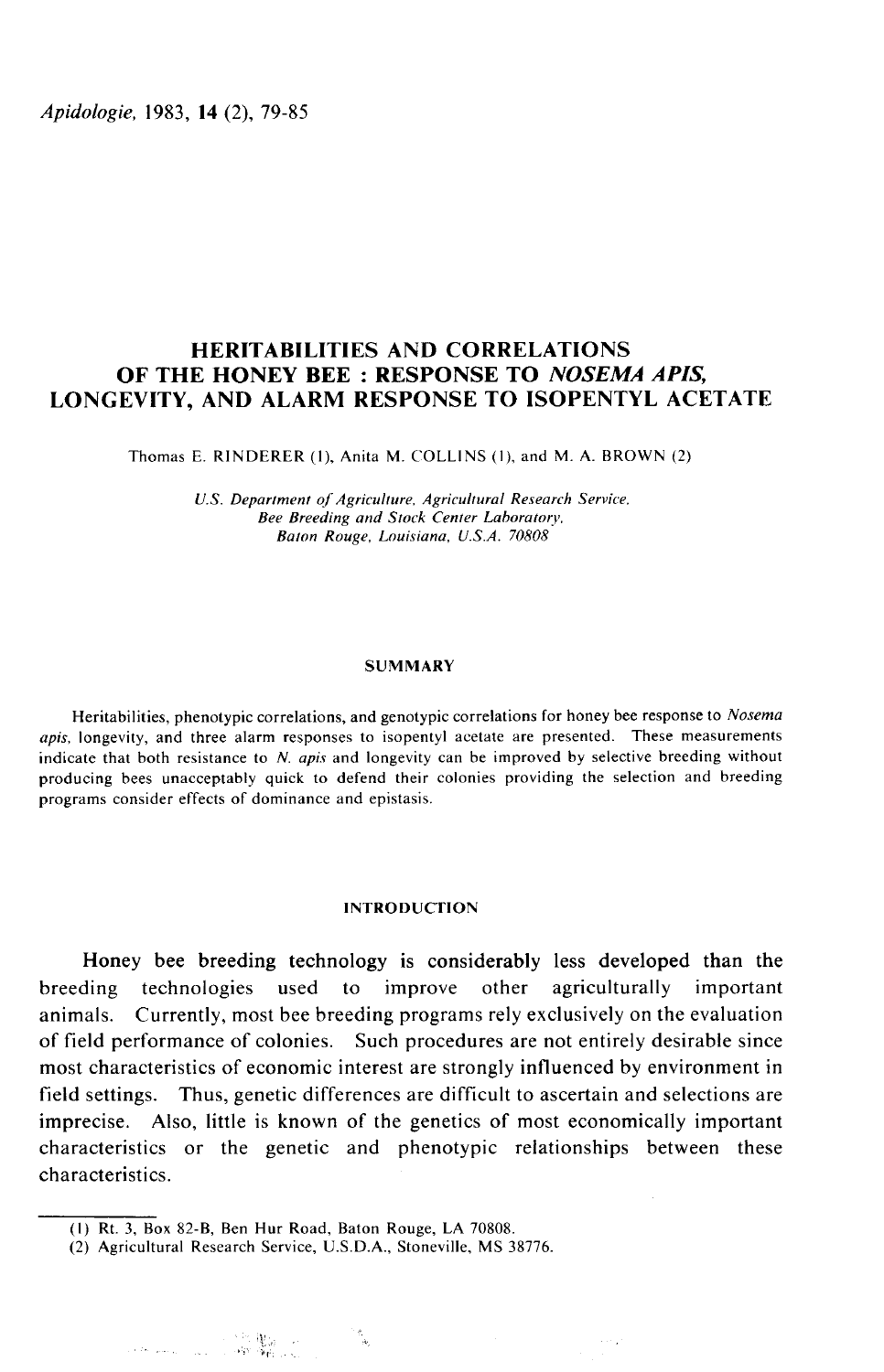In light of these problems, a long range program has been proposed for the T. E. RINDERER, A. M. COLLINS AND M. A. BROWN<br>
In light of these problems, a long range program has been proposed for the<br>
development of technology used to breed stocks of bees (RINDERER, 1977 a). This<br>
proposal is aimed stock, the development of laboratory procedures which will more precisely assess genotype, and the acquisition of basic genetic information concerning the heritabilities of characteristics and the genetic and phenotypic correlations between these characteristics.

As a contribution to these general goals, this study was undertaken to determine the heritabilities of and relationships between five characteristics of the southern Louisianan population of honey bees as assessed through laboratory measurement. These characteristics were longevity, longevity after infection with the parasitic microsporidian *Nosema apis* (response to Nosema), and three measures of response to isopentyl acetate (IPA), a major component of honey bee alarm pheromone.

## MATERIALS AND METHODS

Approximately 300 colonies from the free-mating population of honey bees in southern Louisiana were used to develop a collection of super-sibling ( $r = 0.75$ ; coefficient of relationship) and half-sibling ( $r = 0.25$ ) families according to the sibling analysis format developed by RINDERER (1977 b). Eight (respectively) Approximately 300 colonies from the free-mating population of honey bees in southern Louisiana<br>were used to develop a collection of super-sibling  $(r = 0.75)$ ; coefficient of relationship) and half-sibling<br> $(r$ free-mated queens were randomly selected from the 300 colonies to serve as sire-queens (drone mothers). Virgin queens were randomly selected Holm the 350 colones to street as sheequeens (about<br>mothers). Virgin queens were reared from 40 randomly selected colonies and divided into 8 groups of<br>5 queens. In each group 5 queens. In each group, single drones from I of the 8 sire-queens were used to inseminate each virgin queen. Characteristics were measured in the worker progeny of the resulting colonies.

al. 1973). Response to *N. apis* and longevity were measured by counting the days until 15 bees had died queen. Characteristics were measurement<br>
Worker brood from each co<br>
bees were caged in small glass-free<br> *al.* 1973). Response to *N. apis* at<br>
(RINDERER and SYLVESTER 1978).

Separate cages were used to measure response to IPA. Response to IPA was quantified as the initial activity level of the bees prior to exposure to the pheromone (no. of bees moving about the cage), the time until a general response was seen following presentations of IPA in the cage, and the duration of the response (COLLINS and ROTHENBUHLER 1978).

Analysis of the data was by nested analysis of variance. The linear model included sire-queen, colony nested in sire-queen, and observation nested in sire-queen and colony. The characters were separated into two groups based on number of observations per colony. Initial activity level, time to react to isopentyl acetate, and the duration of the response were measured up to 27 times per colony. Longevity and response to  $N$ . apis were measured 4 times per colony. All observations were used in estimating heritabilities and genetic and phenotypic correlations within groups. For correlations between characters in different groups, colony means were used to accomodate the different numbers of observations. Heritability was estimated by :

$$
h^2 = \frac{4 \sigma_s^2}{\sigma_s^2 + \sigma_c^2 + \sigma_E^2}
$$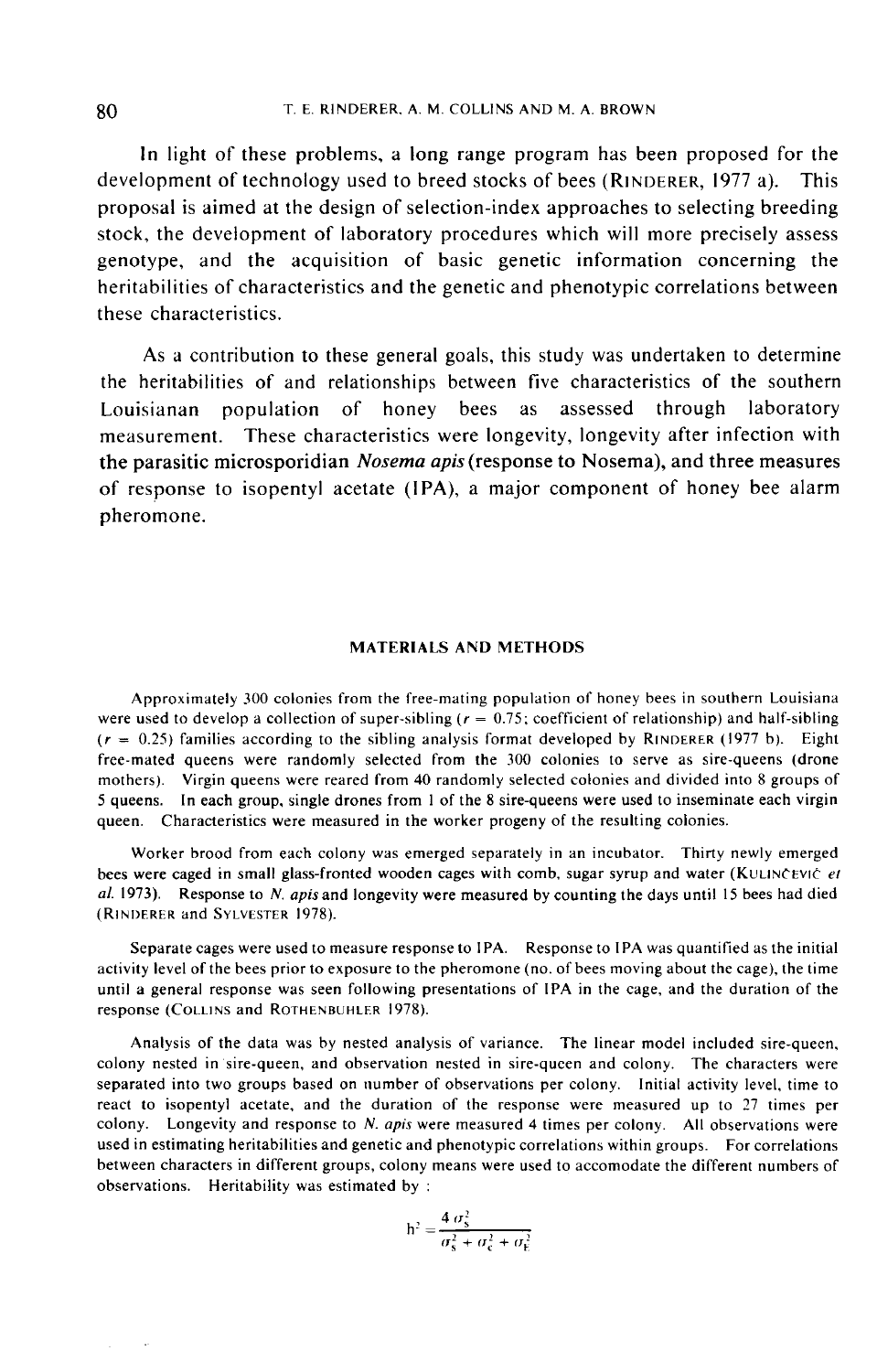where  $\sigma_s$  is the sire-queen variance component,  $\sigma_s$  is the colony variance component and  $\sigma_s$  is the sampling **HERITABILITIES IN THE HONEY BEE** 81<br>where  $\sigma_s^2$  is the sire-queen variance component,  $\sigma_s^2$  is the colony variance component and  $\sigma_s^2$  is the sampling<br>variance component. The standard error of h<sup>2</sup> was estimated by (1945). Genetic correlations were estimated by :

$$
\mathbf{r}_{\mathbf{g}} = \frac{\sigma_{\mathbf{xy}}}{\sigma_{\mathbf{x}} \cdot \sigma_{\mathbf{y}}}
$$

where  $\sigma_{xy}$  is the sire-queen covariance component and  $\sigma_x$  and  $\sigma_y$  are the square roots of the sire variance components for the covariate responses x and y. The standard error was estimated by the method of FALCONER (1960).

## RESULTS

Not all of the 40 colonies produced sufficient brood for evaluation. However, the average number of full-sibling families per sire-queen tested for responses to I.P.A. was 2.4 and the number of observations ranged from averages of 37.9 to 43.5 per sire-queen family. An average of 3.6 full-sibling families per sire-queen was measured for longevity and response to N. apis and each colony was measured an average of 3.9 and 4 times, respectively. These measurements, with the varied numbers of observations, were considered sufficient to estimate heritabilities and genetic correlations.

Analysis of variance values are shown in Table l. In the analyses for initial activity level, duration of response, and response to  $N$ . apis, the sire-queen mean

| Character                               | <b>Source</b>                          | df.                                   | Mean Square                    | $\bar{x} \pm$ S.D. |
|-----------------------------------------|----------------------------------------|---------------------------------------|--------------------------------|--------------------|
| Initial Activity<br>Level (no. of bees) | Sire queen<br>Colony $(S.Q.)$<br>Error | $\overline{7}$<br>$\mathbf{1}$<br>704 | 261.8<br>451.3<br>22.2         | $5.2 \pm 3.6$      |
| Time to react<br>to I.P.A. $(sec)$      | Sire queen<br>Colony $(S.O.)$<br>Error | $\overline{7}$<br>11<br>704           | 327.0<br>298.1<br>35.6         | $6.7 \pm 2.4$      |
| Duration of<br>response (sec)           | Sire queen<br>Colony (S.Q.)<br>Error   | $\mathbf{1}$<br>704                   | 2 085.8<br>3 3 1 4 .0<br>283.3 | $39.7 \pm 10.2$    |
| Longevity<br>(days)                     | Sire queen<br>Colony $(S.Q.)$<br>Error | 7<br>21<br>82                         | 115.2<br>71.7<br>24.2          | $17.2 \pm 4.4$     |
| Response to<br>Nosema apis<br>(days)    | Sire queen<br>Colony $(S.Q.)$<br>Error | 7<br>21<br>82                         | 25.6<br>77.1<br>19.2           | $16.8 \pm 4.9$     |

TABL. 1.  $-$  Analysis of variance values for the five characters measured on caged honey bee workers.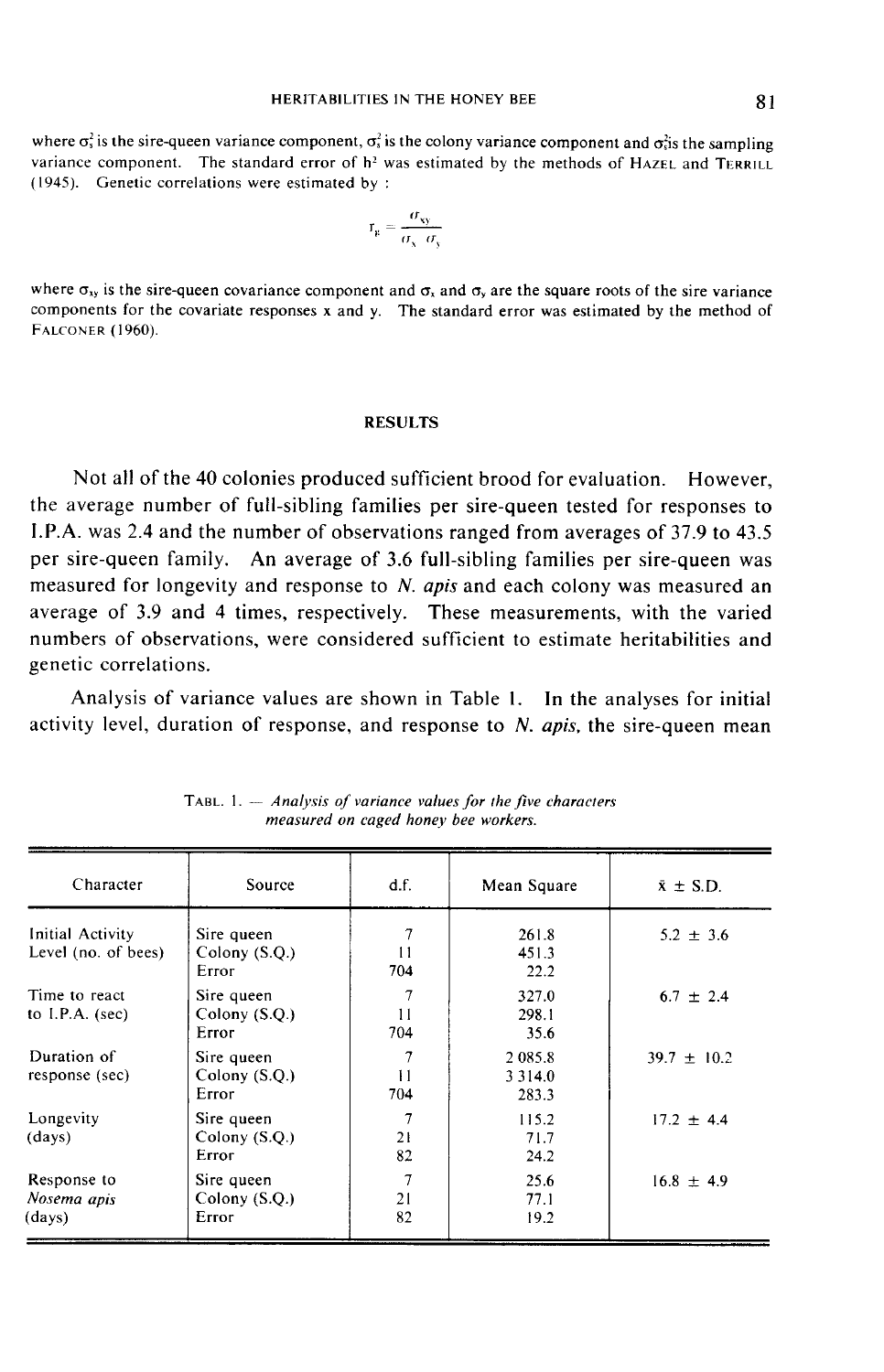squares (MS) were smaller than the colony mean squares. Since sire-queen variance components in half-sibling analyses are calculated as

$$
\mathsf{MS}\,\mathsf{sire} - \frac{(\frac{\mathsf{MS}\,\mathsf{colony} - \mathsf{MS}\,\mathsf{observations}}{\mathsf{K}_1})}{\mathsf{K}_3} + \mathsf{K}_2 - (\mathsf{MS}\,\mathsf{observations})
$$

where  $K_1$  = the number of colonies per sire-queen,  $K_2$  = the number of sire queens,<br>and  $K_3 = K_1 * K_2$ , negative sire-queen variance estimates would result. Such negative sire-queen variance components preclude estimates of either heritabilities or genetic correlations.

Analysis of measurements of longevity and time to react to I.P.A. yielded heritability estimates of 0.32  $\pm$  0.27 and 0.03  $\pm$  0.006, respectively (Table 2). The estimate of genetic correlation between these characteristics was  $0.72 \pm 0.87$ .

|                                         | Initial<br>activity<br>level <sup>b</sup> | Time to<br>react   | Duration                | Longevity                      |
|-----------------------------------------|-------------------------------------------|--------------------|-------------------------|--------------------------------|
| Time to react<br>to $I.P.A.$            | $-.61***$                                 | $\frac{0.3}{0.06}$ | <b>NE</b>               | $.72 \pm$<br>.87               |
| Duration of<br>response                 | .15                                       | $-.66*$            | $\underline{\hbox{NE}}$ | <b>NE</b>                      |
| Longevity                               | $-.08$                                    | $-.06$             | $-.17$                  | $\frac{.32 \pm}{.27 \pm 0.76}$ |
| Response to<br>Nosema apis <sup>b</sup> | $-.15$                                    | $-.09$             | $-.001$                 |                                |

TABL. 2. - Estimates of heritability and genetic and phenotypic correlations<sup>a</sup>.

a. Heritabilities ( $h^2$ s) are underlined. Genetic correlations are above and to the right of the  $h^2$ s. Phenotypic correlations are below and to the left of the  $h<sup>2</sup>s$ .

b. Heritabilities and thus genic correlations for initial activity level and response to Nosema apis were not estimable and thus do not appear in the table.

c.  $N = 29$ , all others are  $N = 19$ .

NE Not estimable.

\*  $P$  < 0.05. \*\*  $P < 0.01$ .

Of the 10 phenotypic correlations, three were significant. Time to react to I.P.A. was negatively correlated with both the duration of response  $(-0.66,$  $P < 0.05$  and the initial activity level  $(-0.61, P < 0.01)$ . This agrees with Of the 10 phenotypic correlations, three were significant. Time to react to I.P.A. was negatively correlated with both the duration of response  $(-0.66, P < 0.05)$  and the initial activity level  $(-0.61, P < 0.01)$ . This agrees positively correlated with longevity  $(0.76, P < 0.01)$ .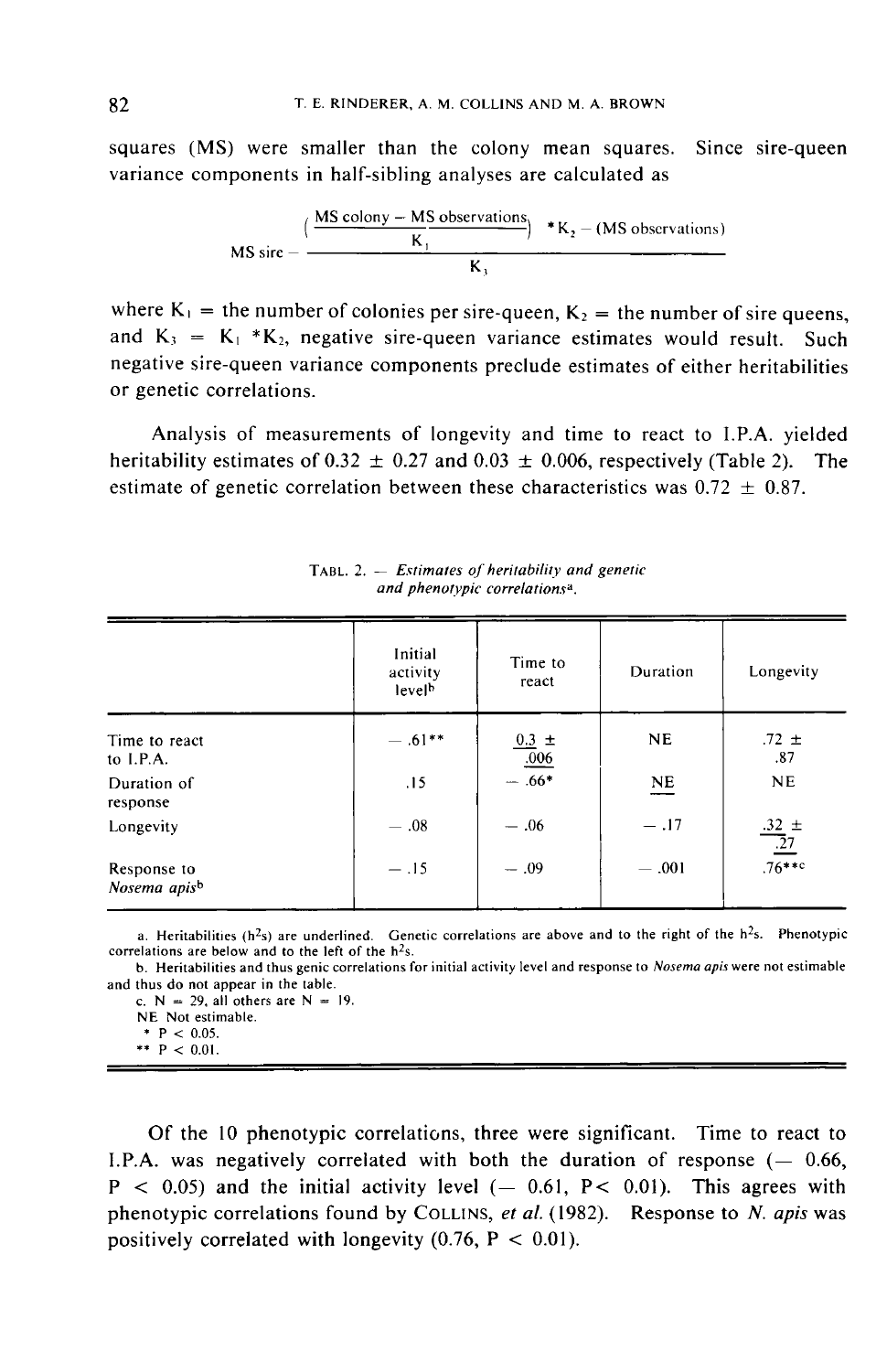## DISCUSSION

Those characteristics for which heritabilities were not estimable essentially showed greater variation within half-sibling families than between them. Apparently, non-additive effects (dominance, epistasis, environment, or the interaction of these effects) accounted for major portions of the total variance. This collective variance was sufficiently large that the half-sibling analysis, which assays 1/4 of the additive genetic variance, could not distinguish a clear additive component in the total variance. Such results can be expected if additive genetic variance is relatively small, or if the sample size is very small. Thus, our results suggest that the additive genetic features of the systems regulating initial activity levels in evaluations of response to I.P.A., the durations of response to I.P.A., and response to N. apis are substantially less important than the non-additive genetic or environmental effects. This suggests that genetic improvement in these traits will require breeding methods that can increase the accuracy of selection such as progeny testing or those that utilize non-additive genetic variance such as cross-breeding or reciprocal recurrent selection.

Longevity, with a h<sup>2</sup> of 0.32  $\pm$  0.27, shows good prospects for improvement through selection. The time to react to I.P.A. has a genetic correlation with longevity of 0.72. Thus, many additive genetic effects regulating longevity also probably effect the time to react to I.P.A. However, the apparent low genetic variation of the time to react to I.P.A. suggests overriding effects of dominance, epistasis, or environment. Attention to these effects during a selection program would probably permit the development of long-lived bees not unacceptably quick to defend their colonies.

Selecting for longevity might also improve response to  $N$ . apis if this characteristic's strong phenotypic correlation with longevity is largely based on to defend their colonies.<br>Selecting for longevity might also improve response to *N. apis* if this<br>characteristic's strong phenotypic correlation with longevity is largely based on<br>additive genetic effects. The present evi and SYLVESTER (1978) suggests that adverse dominance or epistatic effects on response to *N. apis* may be eliminated from a breeding population by inbreeding, outcrossing, or reciprocal recurrent selection, and that the additive effects commonly influencing longevity and response to  $N$ . apis may be used to improve both characteristics.

Thus, these data suggest that longevity would respond to selection and that correlated responses in defensive behaviour and resistance responses to N. apis would probably be favorable. Further work with these traits is needed to more precisely estimate the genetic parameters and relationships with other traits of interest and to compare predicted and actual responses to selection in selection experiments.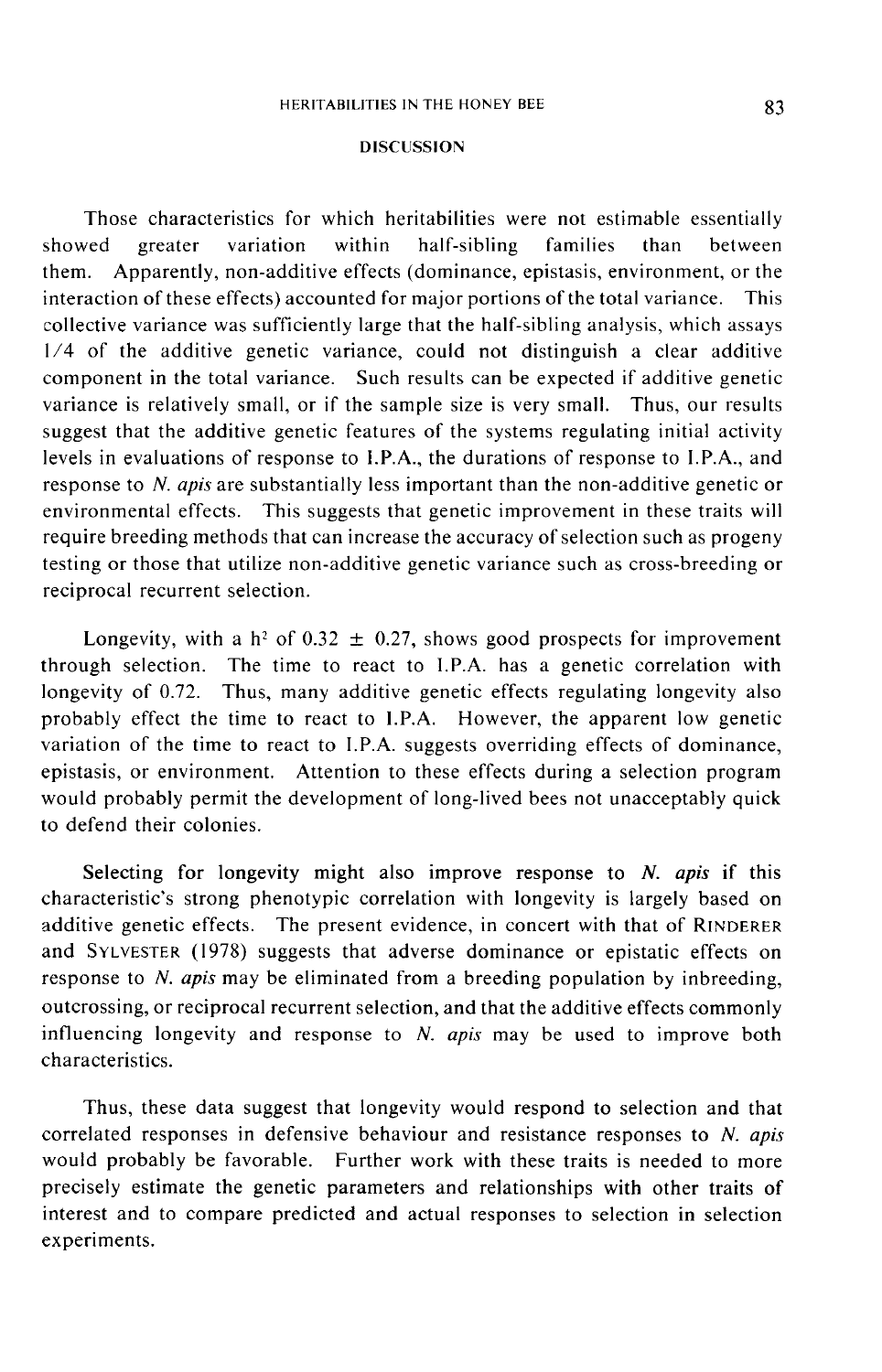## ACKNOWLEDGMENT

We thank J. R. BAXTER for able technical assistance. This research was done in cooperation with Louisiana Agricultural Experiment Station.

. Received for publication in June 1982.

## RÉSUMÉ

#### RÉACTION DE L'ABEILLE A NOSEMA APIS, LONGÉVITÉ ET RÉACTION D'ALARME A L'ACÉTATE D'ISOPENTYL : HÉRITABILITÉS ET CORRÉLATIONS

On a séparé en 8 groupes de 5 des reines vierges prises dans 40 colonies choisies au hasard. Chaque reine a été inséminée artificiellement par un seul mâle provenant des 8 « reines-pères ». On a mesuré les caractéristiques suivantes sur les ouvrières fraîchement écloses de cette série de familles super-sœurs/ demi-sœurs : réaction à Nosema apis, longévité (nombre de jours nécessaires pour que la moitié de l'échantillJn soit mort) et la réaction à la phéromone, l'acétate d'isopentyl (niveau initial d'activité, temps nécessaire pour obtenir une réaction, durée de la réaction). On a traité les données par une analyse hiérarchisée de la variance et calculé l'héritabilité h<sup>2</sup>, les corrélations génétiques et phénotypiques. Les héritabilités sont les suivantes : temps de latence à l'I.P.A. =  $0.03 \pm 0.006$ ; longévité :  $0.32 \pm 0.27$ . On n'a pas pu estimer les autres valeurs d'h<sup>2</sup> en raison de la grande variance non additive des facteurs génétiques ou des facteurs du milieu.

#### ZUSAMMENFASSUNG

#### REAKTION DER HONIGBIENE AUF NOSEMA APlS, LANGLEBIGKEIT UND ALARMREAKTION AUF ISOPENTYLAZETAT' : HERITABILITÄTEN UND KORRELATIONEN

Unbegattete Königinnen von 40 nach Zufall ausgewählten Völkern wurden in 8 Gruppen zu je 5 aufgeteilt. Jede Königin in einer Gruppe wurde mittels instrumenteller Besamung mit einem einzigen Drohnen von einer der 8 Eltern-Königinnen gepaart. Frischgeschlüpfte Arbeitsbienen aus jedem Volk dieser Reihe von Supergeschwister- Halbgeschwisterfamilien wurde hinsichtlich folgender Eigenschaften gemessen : Reaktion auf *Nosema apis*, Lebensdauer (Anzahl der Tage, bis die halbe Versuchsgruppe tot war) und Reaktion auf das Alarmpheromon Isopentylazetat (anfängliche Aktivitätsstufe, Zeit bis zum Sichtbarwerden einer Reaktion und Dauer der Reaktion). Die Daten wurden mit Hilfe einer hierarchischen Varianzanalyse bearbeitet und die Heritabilität (h<sup>2</sup>) sowie die genetischen und phänotypischen Korrelationen berechnet.

Die Heritabilitäten waren : Zeit bis zur Reaktion auf I.P.A. =  $0.3 \pm 0.006$  und Lebensdauer =  $0.32$ hierarchischen Varianzanalyse bearbeitet und die Heritabilität (h<sup>2</sup>) sowie die genetischen und<br>phänotypischen Korrelationen berechnet.<br>Die Heritabilitäten waren : Zeit bis zur Reaktion auf I.P.A. = 0,3 ± 0,006 und Lebens nicht geschätzt werden.

#### **REFERENCES**

 $E = 0.27$ . Andere n--weite Konnten wegen der groben ment-additiven genetischen und Oniwen-Varianz<br>nicht geschätzt werden.<br>COLLINS A. M. and ROTHENBUHLER W. C., 1978. -- Laboratory test of the response to an alarm chemical isopentyl acetate, by Apis mellifera. Ann. Entomol. Soc. Amer., 71, 906-909.